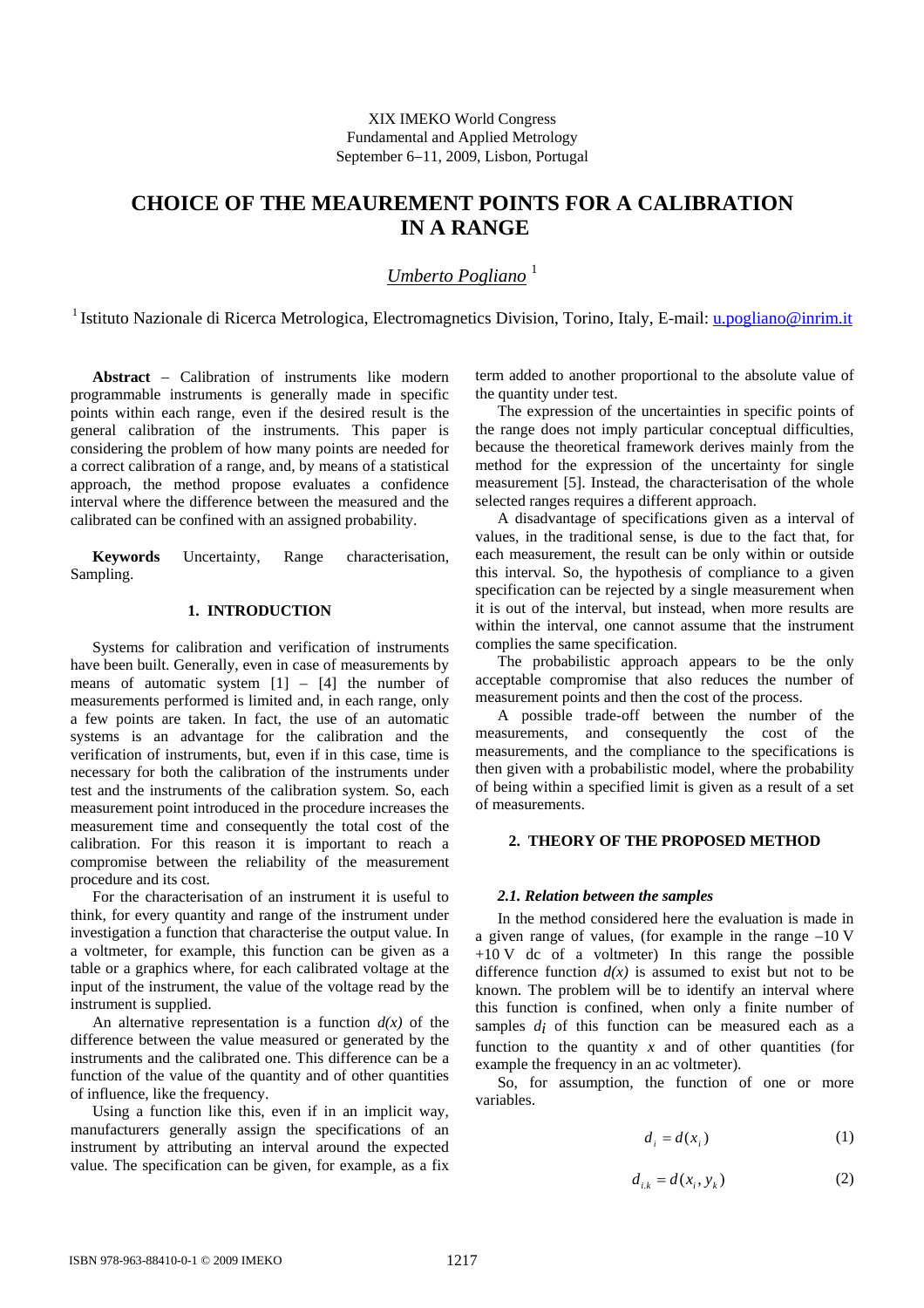In the simpler case given by expression (1), (the extension to the multiple independent variables can be made accordingly) the additional hypothesis presupposes that the *xi* are chosen as a possible output of random variables with a probability density function respectively of *W(x)* within the range. With this assumption, the results obtained by applying the functions  $d(x)$  can also be seen as a random variable δ. The probability density function *W(*δ*)* could be derived for  $W(x)$  if both this probability density function and the function  $d(x)$  were known. If we have not other information a good choice for *W(*x) seems to be the uniform distribution within the independent variable *x*.

In order to give a first solution to the problem we can assume that the measurement of each single sample of the function  $d(x)$  is only affected by a negligible uncertainty.

### *2.2. Identification of a tendency of the difference function*

A first step to gain same understanding on the function difference from the data obtained by the measurements it is the identification of a possible tendency of the difference function  $d(x)$  in the range. For this purpose, the manufacturer can already have supplied possible models.

For example is some case of electrical instrument the offset-gain model is employed to give the specification and that means that the implicit model is a linear one and it can be represented by a function of the independent variable of the range by function like:

$$
\widetilde{d}(x) = a + b \cdot x
$$
  
\n
$$
\widetilde{d}(x) = a + b \cdot |x|
$$
\n(3)

If the manufacturer has not supplied a model for the correction function, it can be identified by using the common functions. In a group of possible functions, the best one can be chosen considering the value of the correlation factor between the samples and the functions of the set. A statistical test can reject the hypothesis of not correlation to a degree of probability (1-*P*), with the probability *P* appropriately selected (for example *P*=90% or *P*=95%)

When the structure of the function for correcting the characteristic has been selected, the parameters are computed by means of the best fit by means of the samples taken in the measurement process. The correction lead that to a new difference function:

$$
d^*(x) = d(x) - c(x)
$$
 (4)

where  $c(x)$  is the function selected by the method considered before.

#### *2.3. Variance estimation*

By the sample acquired, once the correction has been performed it is possible to estimate the variance. An estimator sufficiently robust of the variance of the distribution of *d\** for a small number of samples can be obtained by computing the value that with a probability *P* is greater than the variance. This is obtained by dividing the experimental value of  $\chi^2$  by its value computed for the given probability *P* and degrees of freedom ν.

$$
{\sigma_{d^*}}^2 = \frac{1}{\chi^2(\frac{1-P}{2}, \nu)} \sum_{i=1}^N \left[ d_i^* - \frac{1}{N} \sum_{i=1}^N d_i^* \right]^2 \tag{5}
$$

where the degree of freedom  $\nu$  is linked to the number of samples in the range (*N*) by:

$$
v = N - 1 \tag{6}
$$

The evaluated variance given in (5) is formally valid only for a Gaussian probability density function, The extension for other distributions can be assumed with some limitations if it can be identified as not greatly different. As a support for this assumption the probability density function of the random variable *d*\* can be tested to evaluate if its identification can be achieved. A possible analysis can be performed by means of a histogram method with the application of the  $\chi^2$  test. However, to be consistent with the probability assigned, this requires generally a large number of samples, which can be inconsistent with the measurement requirements. For few samples some evidence, especially to reject the hypothesis of a normal or rectangular probability density function, can be obtained for example by tests on the skewness and kurtosis of the distribution.

### *2.4. Estimation of the confidence interval*

The confidence interval where the values of the difference function in the range where they have not been measured can be evaluated by the previous consideration.

There are two possible ways:

- If the probability density function is identified for example as the normal distribution) the proper coverage factor can be used.
- If instead, there is not sufficient information about the probability density function, the Chebyshev inequality, which is more conservative, but it is valid for every probability density function, can be used to evaluate the limit [6].

Chebyshev inequality states the probability of finding the value outside the limit *t*<sup>σ</sup> as:

$$
P\left\{ |X - E(X)| \ge t \cdot \sigma \right\} \le \frac{1}{t^2} \tag{7}
$$

### **3. APPLICATION OF THE METHOD**

#### *3.1. Operations for evaluating the limit.*

Based on the previous theory the evaluation of the interval limits from a given set of measurements and with a given probability can be programmed in an automatic procedure. In fact, by assuming that the input value have been randomly selected, the operations performed to find the interval limits are: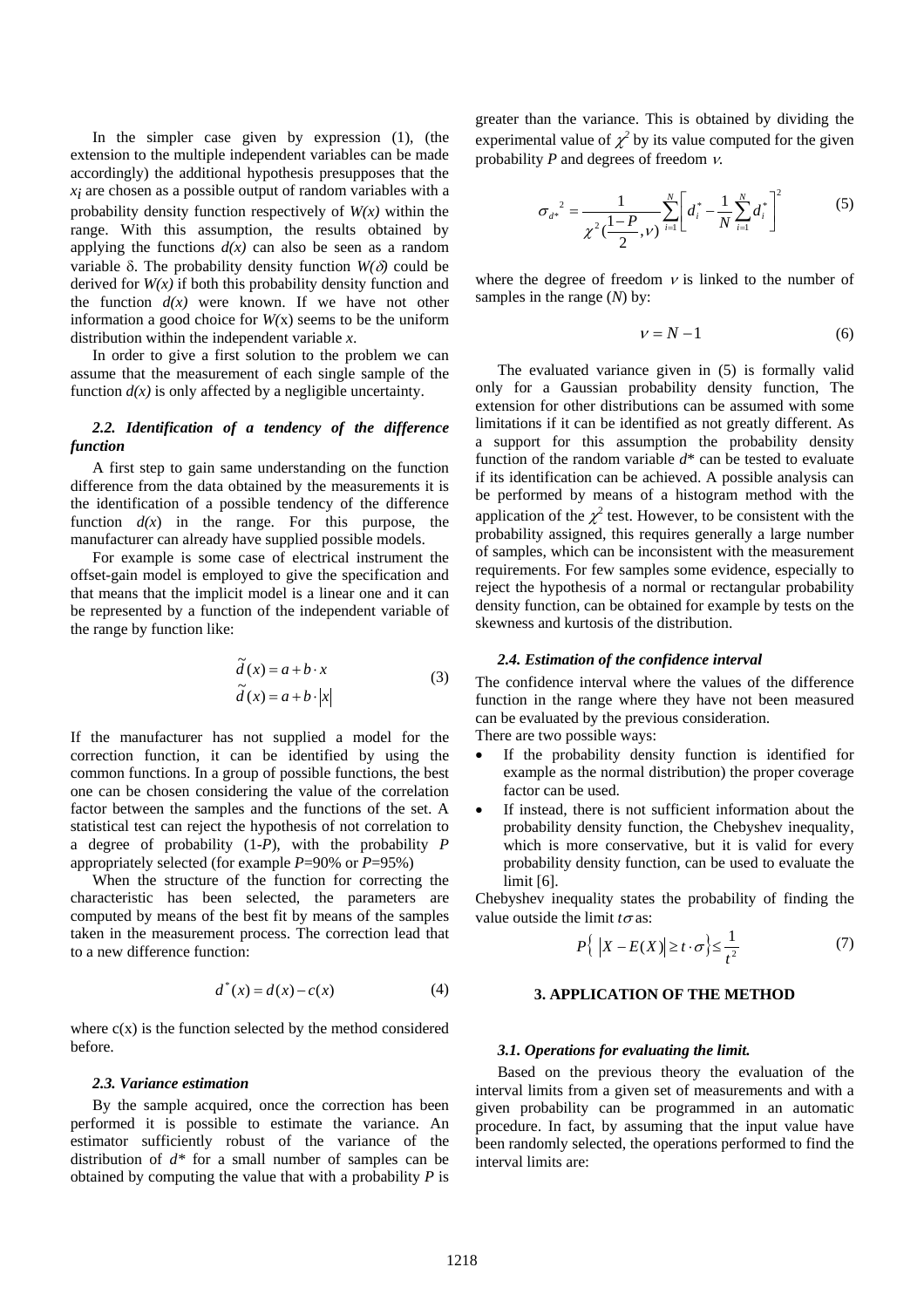- Evaluation of the differences between the measured and calibrated values.
- Detection of a possible correction function  $c(x)$  between the pools of functions considered (at the moment only the linear functions) and evaluation of its parameters by means of least square adjustment.
- Computing the values of  $d^*$ <sub>i</sub>.
- Estimation of the maximum standard deviation for a given probability by means of relation (5).
- Estimation of the limits by relation (7).

### *3.2. Model for the simulation of the application of the automatic procedure*

A program for the evaluation of the confidence interval where the values are contained with a given probability has been built for simulation purpose.

This program goes through the following operations:

- Requires the definition of the characteristic function  $d(x)$ . The characteristic functions in the ranges can be given both by means of functions of the input value or by means of tables. In the latter case the analytical function is evaluated by means of an interpolation between the points given in the table.
- Randomly selects a number *N* of samples of *x.*
- Computes the corresponding values of *d\** i.
- Compute the estimated variance and the limits for predefined values of the probability *P*.
- Verify the rate of *x* axis where the difference is outside the evaluated limits.

In this way it is possible to explore different type of functions and also simulate to the effect of the introduction of the uncertainty of the measurements.

### **4. PRELIMINARY RESULTS**

The analysis has been performed with different characteristic functions given by means of analytical expressions. The intervals have been evaluated for different probability (the values investigated were mostly 90% and 95%).

As an example, the determination of the error and of the uncertainty in a voltmeter of range 1 V is given. The unknown function is supposed to be described by a linear function superimposed to a sinusoidal one, as in the equation:

$$
d(x) = a \cdot x + b + c \cdot \sin(2\pi \cdot x) \tag{8}
$$

with a=0.01 %, b= 0.02 % and c=0.002 %.

The uncertainty in each measurement performed by the calibrator is assumed to be at the level of  $0.005\%$  (k=2).

The manufacturer of the instruments suggests a linear model by specifying a gain error and an offset error.

Fig. 1 and Fig. 2 gives the results using the theory reported respectively for 5 samples and for 15 samples in the range.



Fig.1 Determination of the 95 % error band with 5 points measured in the range. The curve is assumed to be the real characteristic of the instrument and the points the measurement performed. The identification of the error in the gain and in the offset (straight line in the centre) is respectively  $\Delta a=3.9 \times 10^{-6}$ , and  $\Delta b=9.1 \times 10^{-6}$ .



Fig.2 Determination of the 95% error band with a total of 15 point measured in the range. The identification of the error in the gain and in the offset is respectively  $\Delta a = -0.7 \times 10^{-6}$ , and  $\Delta b = 4.3 \times 10^{-6}$ .

In this example the good result with only 5 samples is also due to the model supplied to the manufacturer that could not have been validated otherwise by the limited number of samples.

A synthesis of the results for a generalisation is not easy. The exact results, of course, depend on the specific functions selected, but, in the examples examined up to now the limit of the intervals computed always contained the assumed part of the characteristic. Due to the effect of the Chebyshev inequality the evaluation is sufficiently conservative to overcome the fact that the probability density function is not necessarily Gaussian.

An evaluation of the trade-off for the number of samples can be obtained in the same way by examining experimentally different distributions as in the example given for a different number of samples. However, in order to have a hint of the effect of the number of samples on the evaluation one can assume, for example, that the standard deviation computed by the samples is always the same. Then, the result normalised to this standard deviation is given by combining relations (5) and (7). So, the amplitude of the confidence interval containing with probability *P* is given as a function of the number of samples *N* as: